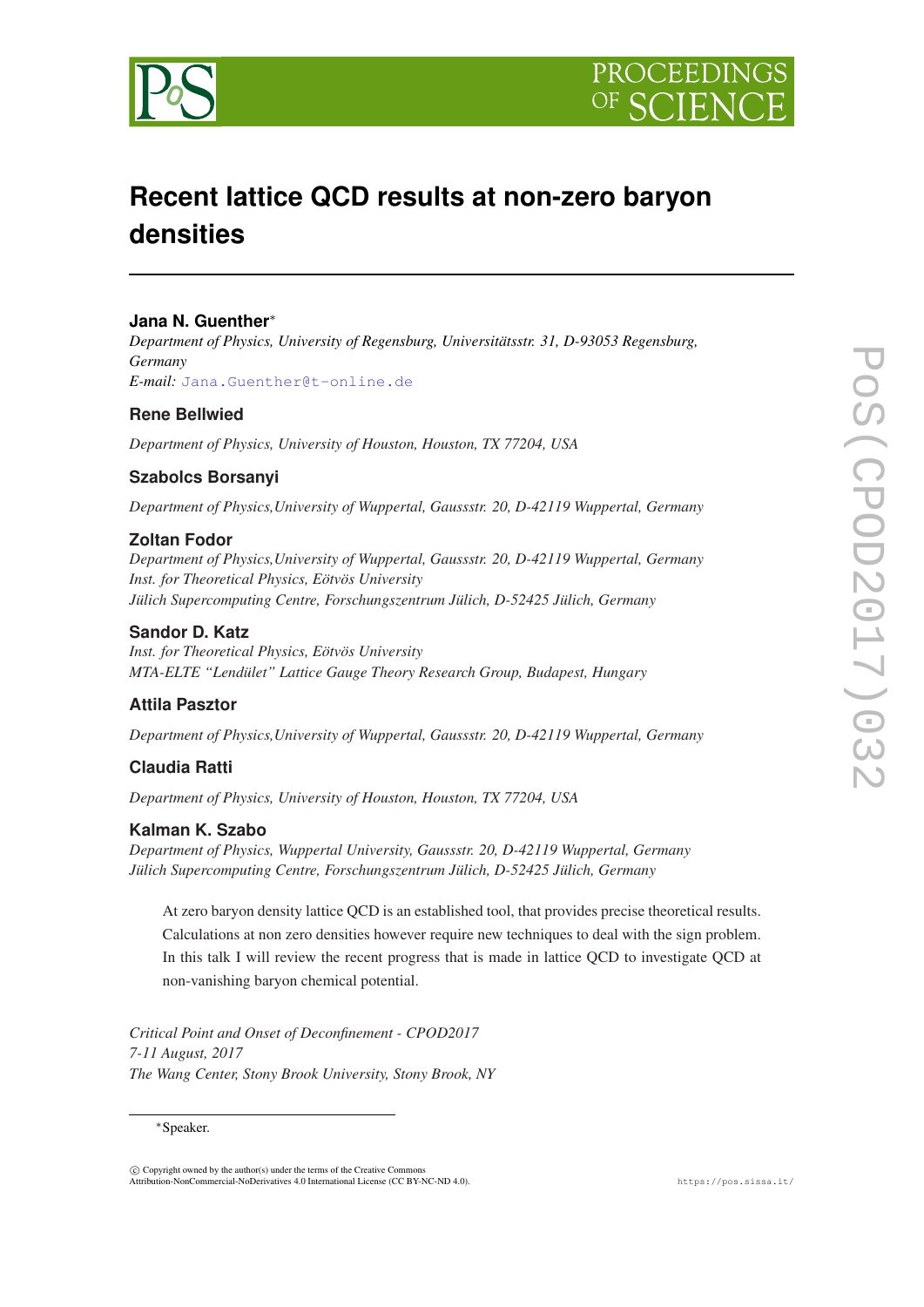### <span id="page-1-0"></span>1. Introduction

To analyse the quark gluon plasma that is created in heavy ion collision experiments at the LHC or RHIC a theoretical understanding of the deconfinement region of QCD is needed. Lattice QCD is a good tool to study QCD since this area can not be accessed perturbatively. At the moment direct simulations that are continuum extrapolated and at physical quark masses are restricted to vanishing or imaginary chemical potential. On the other hand the collisions especially at RHIC take place away from the axis of zero  $\mu_B$  [\[1\]](#page-9-0). Therefore information in that region are needed. Even though it is not possible to do direct lattice simulations, it is possible to extrapolate observables from zero or imaginary chemical potential. This method is called analytical continuation. The analytical continuation from imaginary potential is by now well established (see for example [[2](#page-9-0), [3](#page-9-0), [4](#page-9-0), [5](#page-9-0)]).

#### 2. The crossover temperature

A first step for the investigation of the phase digram is the determination of the transition temperature. Since at  $\mu_B = 0$  the transition is a crossover [\[6\]](#page-9-0) it also has to be a crossover for small values of the chemical potential. Our results for this regime that were presented in [[7,](#page-10-0) [8\]](#page-10-0) are shown in figure [1](#page-2-0). The blue shade in the background illustrates that the crossover temperature can vary with different observables. The presented curve was gained from the chiral condensate, defined as given in [[6](#page-9-0)]

$$
\langle \bar{\psi}\psi \rangle = \frac{T}{V} \frac{\partial \ln Z}{\partial m_q}.
$$
 (2.1)

The renormalization was done by subtraction of lattice simulations as zero temperature:

$$
\langle \bar{\psi}\psi \rangle^r = -(\langle \bar{\psi}\psi \rangle (T,\beta) - \langle \bar{\psi}\psi \rangle (0,\beta)) \frac{m_l}{m_\pi^4}
$$
 (2.2)

The continuum limes was calculated from simulations on lattices with sizes  $40^3 \times 10$ ,  $48^3 \times 12$ and  $64^3 \times 16$ . To match the conditions in heavy ion experiments our simulations are done at the strangeness neutral point  $\langle n_S \rangle = 0$ .

#### 3. The equation of states

The next step in our investigation of the phase diagram is the determination of the equation of state [[9](#page-10-0), [10\]](#page-10-0). In [[11\]](#page-10-0) the coefficients  $c_2$  to  $c_6$  were presented on  $N_t = 6$  and  $N_t = 8$  lattices.  $c_2$  was calculated in the continuum in [[12](#page-10-0)]. The most recent results on the equation of state obtained from the Taylor expansion method were presented in [[13\]](#page-10-0).

An important contribution for the systematic error of our results comes from the fit in the  $\hat{\mu}_B$ direction, that is used to determine the Taylor coefficients of the pressure at  $\mu_B =$ , as well as for the extrapolation to real chemical potentials. We use the ansatz for the pressure

$$
\frac{P}{T^4} = p_0 + p_2 \frac{\mu_B^2}{T^2} + p_4 \frac{\mu_B^4}{T^4} + p_6 \frac{\mu_B^6}{T^6} + \dots
$$
 (3.1)

However we have no information about the higher order terms  $p_8, \ldots$ . One option to account for this terms is the use of different fit functions as done in our original analysis in [\[9,](#page-10-0) [10\]](#page-10-0). However to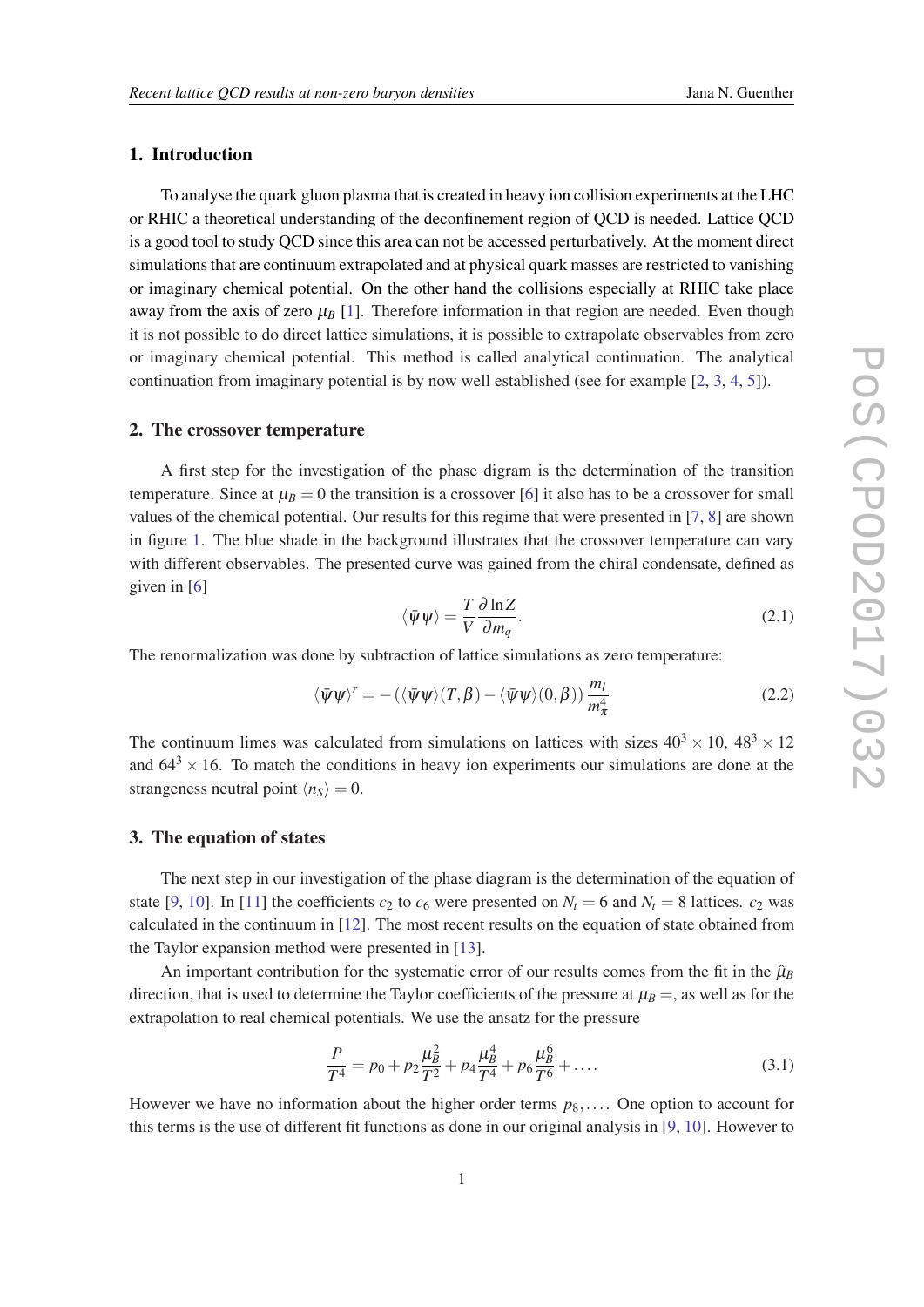<span id="page-2-0"></span>

Figure 1: The extrapolation to finite chemical potential.

avoid a bias when choosing the functions we use a slightly different approach. We implement the condition

$$
\frac{\partial^8}{\partial \hat{\mu}_B^8} \left( \frac{P}{T^4} \right) \lesssim \frac{\partial^4}{\partial \hat{\mu}_B^4} \left( \frac{P}{T^4} \right) \tag{3.2}
$$

by using a fit function of the form

$$
f(\hat{\mu}_B) = a + b\hat{\mu}_B^2 + c\hat{\mu}_B^4 + \frac{b\epsilon}{840}\hat{\mu}_B^6.
$$
 (3.3)

with

$$
\hat{\mu}_i = \frac{\mu_i}{T}.\tag{3.4}
$$

In this ansatz  $a \propto p_2$ ,  $b \propto p_4$ .... We chose 500 different values for  $\varepsilon$  in equation 3.3 from a normal distribution and weight of the result is determined by the AIC information criteria [\[14](#page-10-0)]. The results for the coefficients  $p_2$  $p_2$ ,  $p_4$  and  $p_6$  can be seen in figure 2.

Besides the Taylor coefficients we compute the equation of state. In heavy ion collisions if one neglects dissipative effects, the quark gluon plasma created in the collision expands with a fixed baryon number and without generation of entropy. Therefore the ratio  $\frac{S}{N_B}$  is constant. The medium cools down along isentropic trajectories (where  $\frac{S}{N_B}$  is constant) in the  $\tilde{T}$ - $\mu_B$ -plane. Therefore we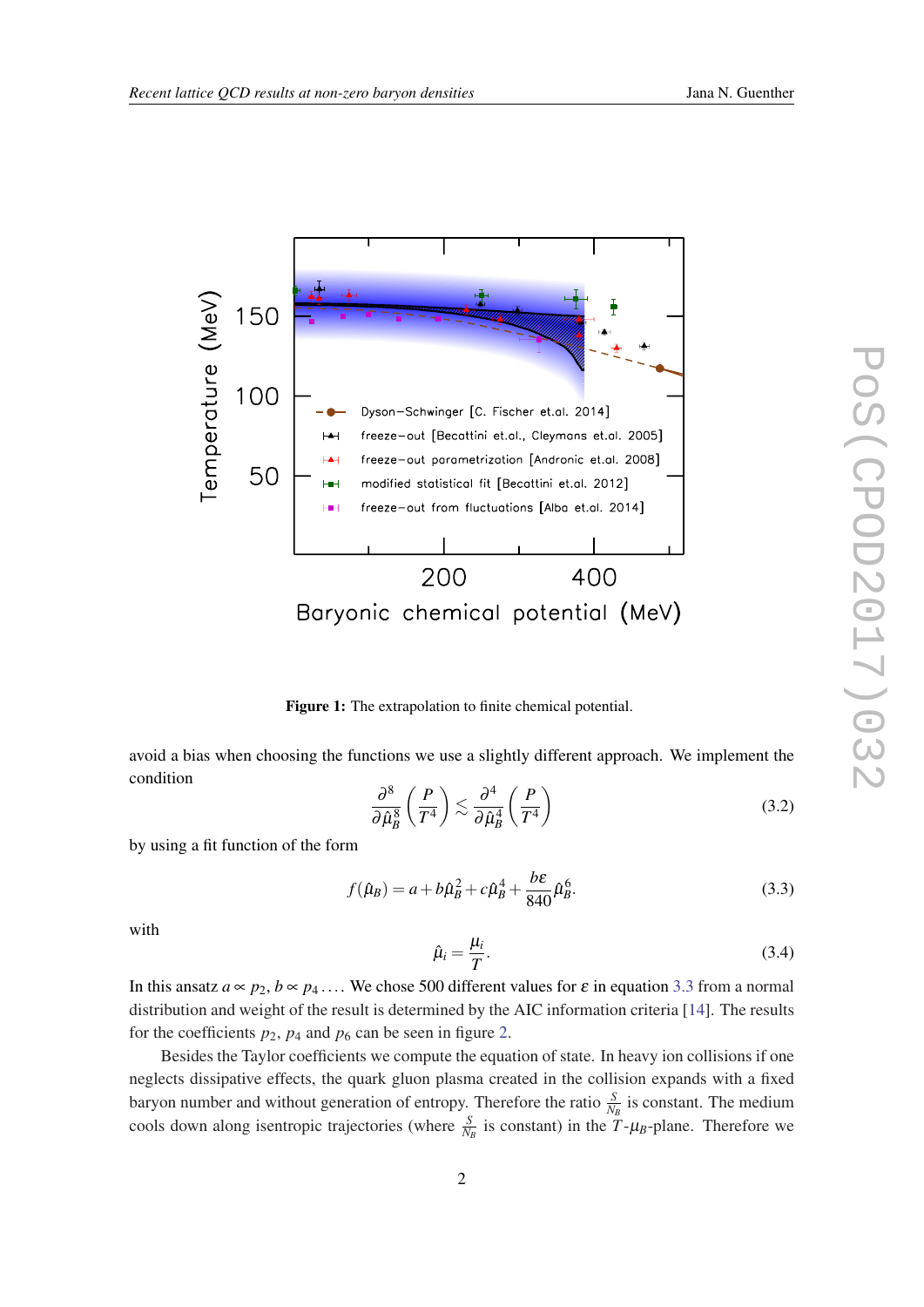<span id="page-3-0"></span>compute the equation of state along this trajectories. In figure 3 we show six trajectories that were matched to the beem energies of RHIC determined in [\[15](#page-10-0)]. The solid lines are predictions of the HRG model that we use to continue our trajectories at lower temperatures. As it can be seen from the errors the trajectory with  $\frac{S}{N_B}$  = 30 corresponding to a beam energy of 14.5 GeV is at the end of how far we can extrapolate in  $\mu_B$ . As the error there is relatively large we compute the equation of state along the trajectories with  $\frac{S}{N_B} = 51$  and  $\frac{S}{N_B} = 420$  $\frac{S}{N_B} = 420$  $\frac{S}{N_B} = 420$ . Figure 4 shows the pressure and the trace anomaly along the isentropic trajectories.



Figure 2: The Taylor coefficients of the pressure obtained from a fit function of the form given in equation ([3.3](#page-2-0)).



**Figure 3:** The trajectories of constant  $\frac{S}{N_B}$  matched to the beam energies of RHIC as determined in [[15\]](#page-10-0).

#### 4. Fluctuations

Fluctuations can be measured on the particle distributions in heavy ion collisions (see for example [\[16\]](#page-10-0)). A comparison between the experimental measurements and the theoretical calcu-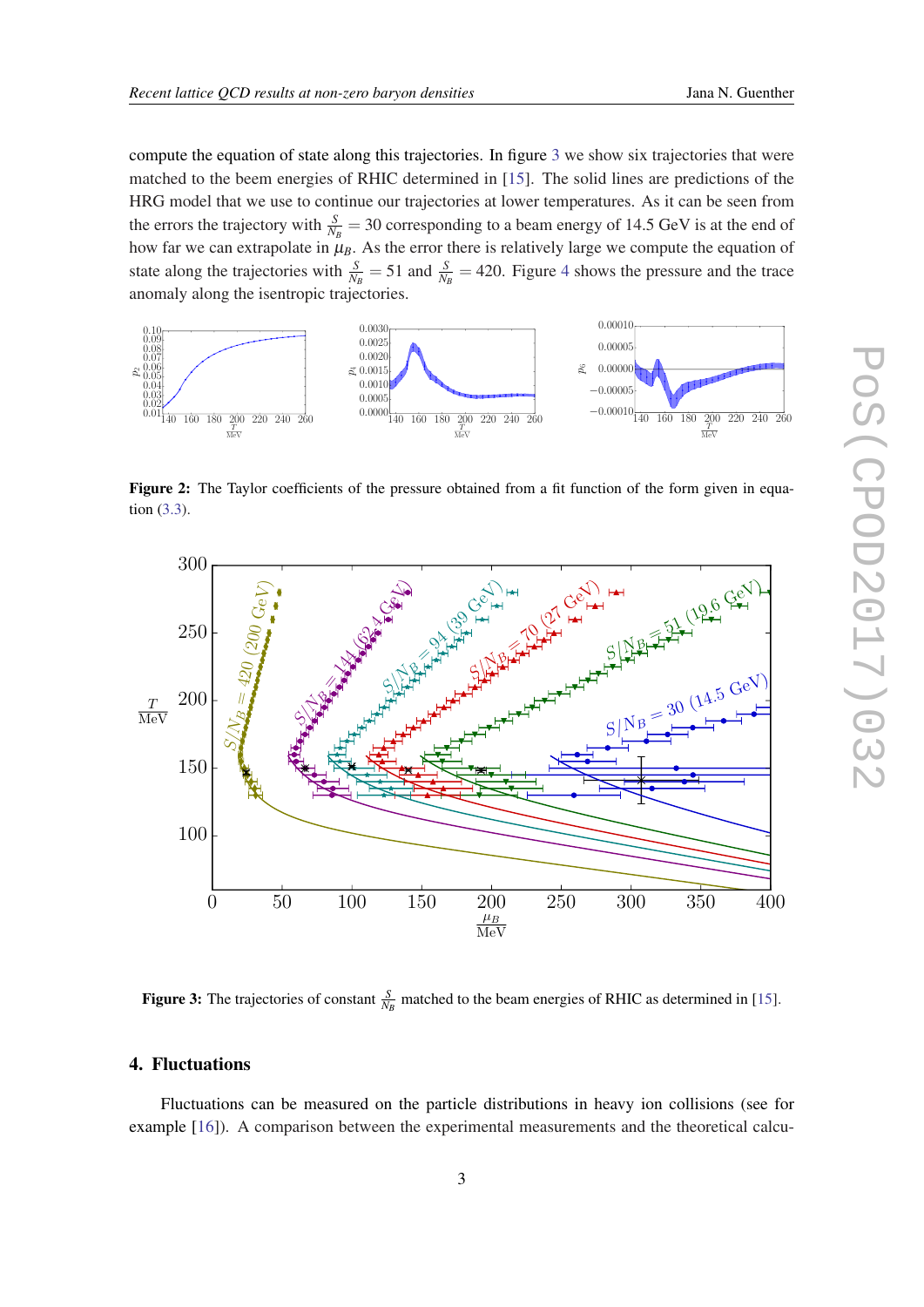<span id="page-4-0"></span>

Figure 4: The pressure and the trance anomaly along trajectories of constant  $\frac{S}{N}$ .

lations allows then for the determination of the order of the transition. A similar analysis form simulations at imaginary chemical potential was done in [\[5\]](#page-9-0), that we will improve upon by presenting calculations to higher orders in  $\mu_B$ . Results on the same observables were also studied by the Taylor expansion method and published in [\[13\]](#page-10-0). In contrast to our analysis for the transition temperature and the equation of state (section [2](#page-1-0) and [3](#page-1-0)) the simulations for the fluctuations are done on lattice of sice  $48^3 \times 12$  with  $\mu_S = \mu_Q = 0$ . We present our analysis in three steps. We start with  $\chi_2^B$ ,  $\chi_4^B$ ,  $\chi_6^B$  and  $\chi_8^B$  where we use the notation

$$
\chi_{i,j,k}^{B,Q,S} = \frac{\partial^{i+j+k}(p/T^4)}{(\partial \hat{\mu}_B)^i(\partial \hat{\mu}_Q)^j(\partial \hat{\mu}_S)^k}.
$$
\n(4.1)

First we do the analysis for each temperature separately (section 4.1). Afterwards we use the information that the results are expected to lie on a smooth curve, by introducing a spline through the results (section [4.2](#page-5-0)). Finally we use the same techniques introduced for  $\chi_i^B$  to calculate three different ratios of the cumulants of the baryon distribution at  $\langle n_S \rangle = 0$  and  $\langle n_Q \rangle = 0.4 \langle n_B \rangle$  in terms of the  $\chi^{B,Q,S}_{i,j,k}$  $\sum_{i,j,k}^{B,Q,\delta}$  (section [4.3\)](#page-6-0).

#### 4.1 Single Temperature

First we analyse the data for a single temperature. For each  $\mu_B \neq 0$  we measure  $\chi_1^B$ ,  $\chi_2^B$ ,  $\chi_3^B$ and  $\chi_4^B$ , while for  $\mu_B = 0$  only  $\chi_2^B$  and  $\chi_4^B$  are measured since  $\chi_1^B$  and  $\chi_3^B$  are odd functions in  $\mu_B$ and therefore equal to zero.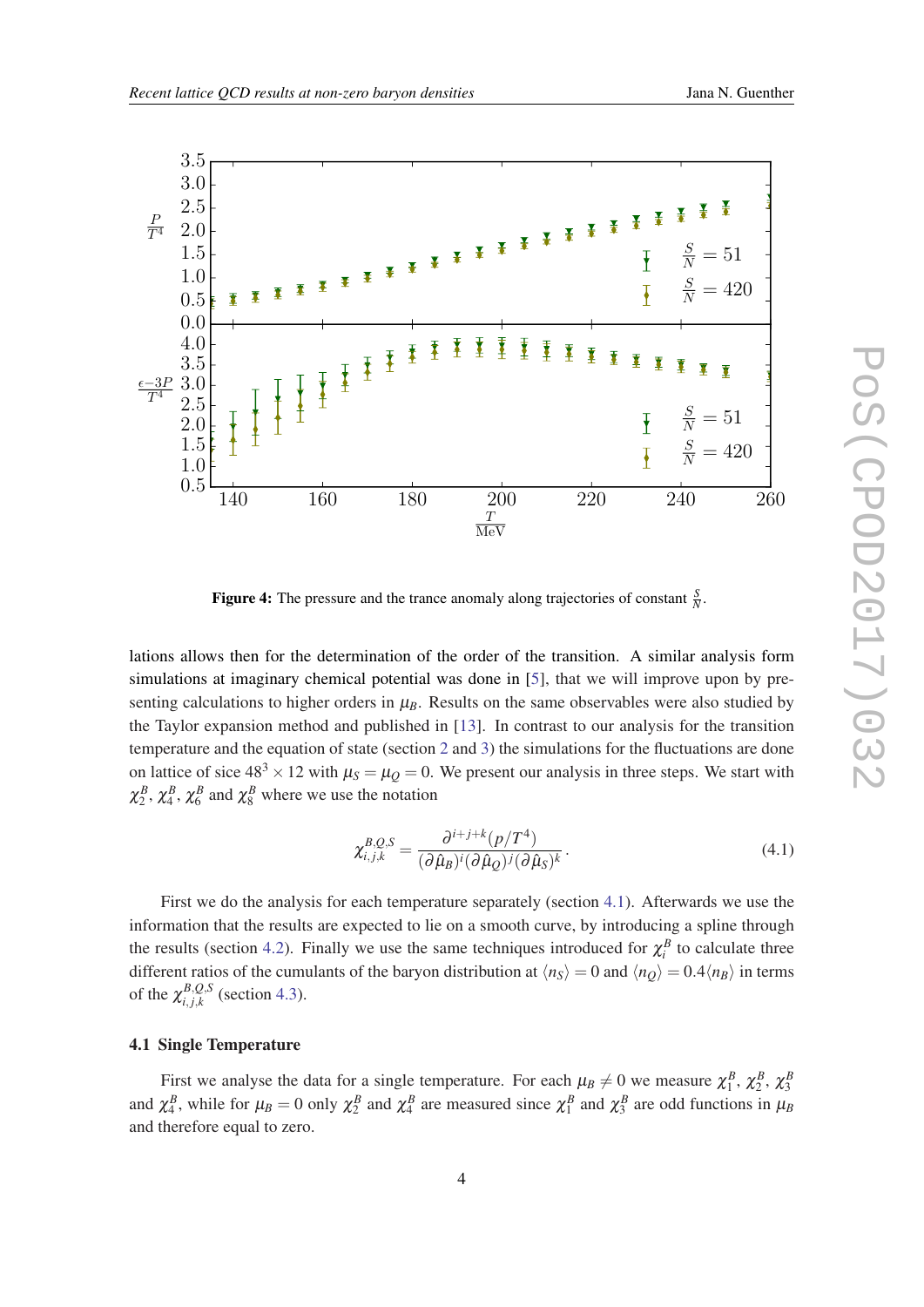<span id="page-5-0"></span>We make the ansatz for the partition sum:

$$
\chi_0^B \hat{\mu}_B = c_0 + c_2 \hat{\mu}_B^2 + c_4 \hat{\mu}_B^4 + c_6 \hat{\mu}_B^6 + c_8 \hat{\mu}_B^8. \tag{4.2}
$$

From this we can calculate the derivatives that we can measure on the lattice:

$$
\chi_1^B \hat{\mu}_B = 2c_2 \hat{\mu}_B + 4c_4 \hat{\mu}_B^3 + 6c_6 \hat{\mu}_B^5 + 8c_8 \hat{\mu}_B^7
$$
\n(4.3)

$$
\chi_2^B \hat{\mu}_B = 2c_2 + 12c_4 \hat{\mu}_B^2 + 30c_6 \hat{\mu}_B^4 + 56c_8 \hat{\mu}_B^6 \tag{4.4}
$$

$$
\chi_3^B \hat{\mu}_B = 24c_4 \hat{\mu}_B + 120c_6 \hat{\mu}_B^3 + 336c_8 \hat{\mu}_B^5 \tag{4.5}
$$

$$
\chi_4^B \hat{\mu}_B = 24c_4 + 360c_6 \hat{\mu}_B^2 + 1680c_8 \hat{\mu}_B^4. \tag{4.6}
$$

In a first step we determine the coefficients  $c_2$ ,  $c_4$  and  $c_6$  from a correlated fit to the data, while  $c_8$ is set to zero. The results are shown as blue points in figure 5. This ansatz does not account for the systematic uncertainties that arise from higher order contributions in  $\frac{\mu_B}{T}$ . To obtain a first estimate for this uncertainties we include  $c_8$  in our fit and check for changes in  $c_2$  to  $c_6$ , which are shown in figure [6](#page-6-0). While the results for  $\chi_2^B$  and  $\chi_4^B$  remain mostly unchanged, the changes for  $\chi_6^B$  after the inclusion of  $\chi_8^B$  are significant. This stresses that a careful investigation of the influences of higher orders are necessary.



**Figure 5:** Preliminary results for  $\chi_2^B$ ,  $\chi_4^B$  and  $\chi_6^B$ 

#### 4.2 Spline Fit

We expect our results for  $\chi_i^B(T)$  to lie on a smooth curve. To implement this information we fit the results with a spline. The fit parameters  $c_2$ ,  $c_4$ ,  $c_6$  and  $c_8$  now become functions of *T* themselves. For the spline fitting procedure the choice of note points is crucial. To reduce the bias that is implemented with a specific choice we have three different modes. The first and possibley simplest method is just to have all note points evenly spaced. However at higher temperatures we expect slower changes in our curves. Also for  $\mu_B = 0$  our simulation points at high temperatures are more sparse. Therefore as a second choice we double the distance between the last three note points. As a last possibility we chose our note points randomly, with a uniform distribution. However to avoid the case of two note points that are very close to each other we only except a configuration if the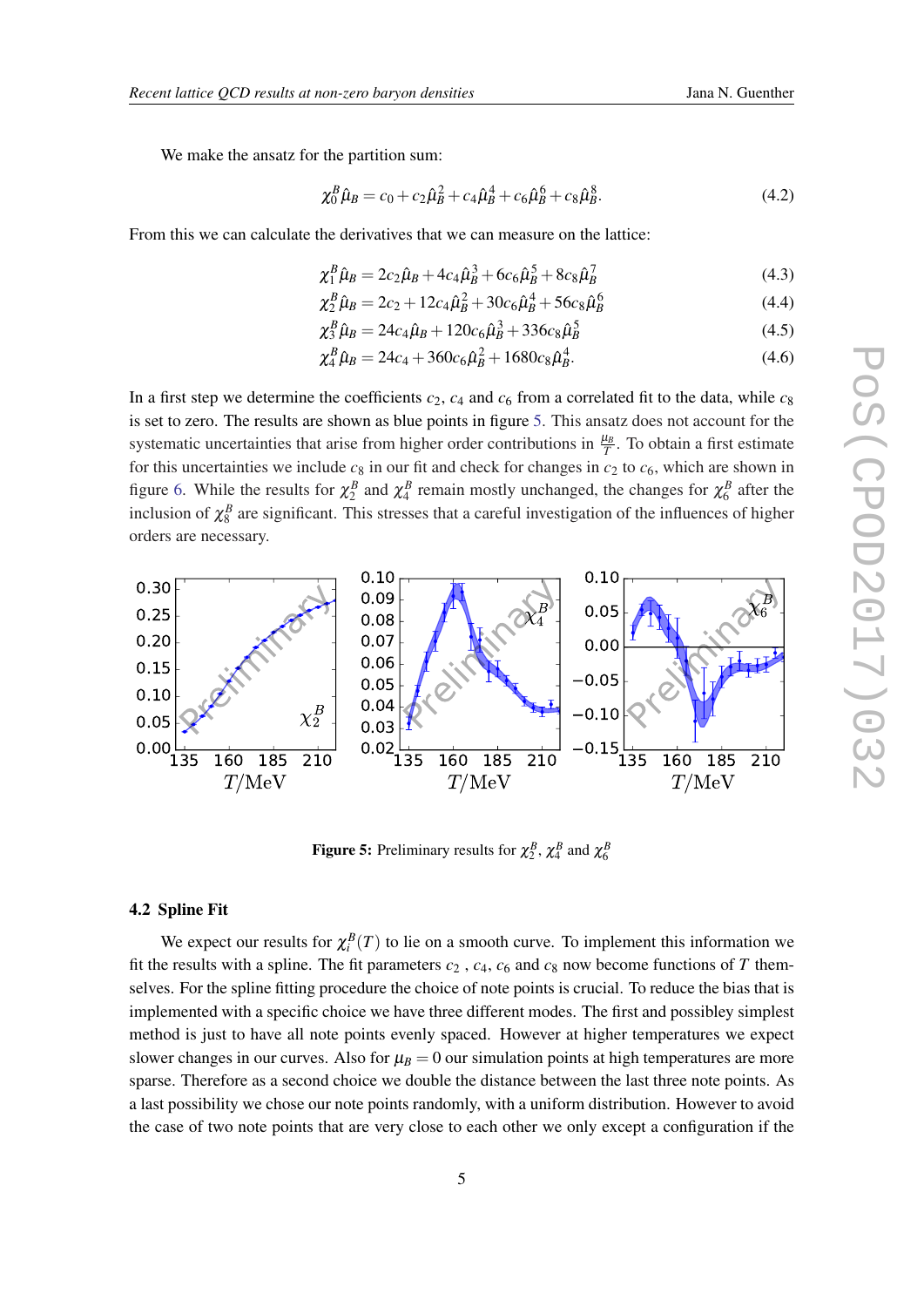<span id="page-6-0"></span>

Figure 6: Preliminary results for  $\chi_2^B$ ,  $\chi_4^B$  and  $\chi_6^B$  when  $\chi_8^B$  is included in the fit.

distance between two neighbouring note points is at least 10 MeV. An illustration of this different node point configurations is shown in figure 7. Also the number of note points is varied between six and eight. The results are shown by the blue band in figure [5](#page-5-0) and figure 6.



Figure 7: Different techniques for choosing the spline node points.

#### 4.3 Cumulants

For a comparison with heavy ion collision experiments the cumulants of the net baryon distribution are a useful tool. The first four cumulants are the mean  $M_B$ , the variance  $\sigma_B^2$ , the skewness  $S_B$  and the kurtosis  $\kappa_B$ . By forming appropriate ratios, we can cancel out explicit volume factors. However the measured distributions themselves may still depend on the volume, which one should take into account, when comparing to experiments.

Heavy ion collisions with lead or gold take place with at  $\mu_B > 0$ ,  $\langle n_S \rangle = 0$  and  $\langle n_Q \rangle = 0.4 \langle n_B \rangle$ . Since our simulations are done at  $\mu_S = \mu_O = 0$  and  $\mu_B \neq 0$  we have to do some calculations to arrive at the same observables that are measured in experiments (see for example [[16\]](#page-10-0)). We investigate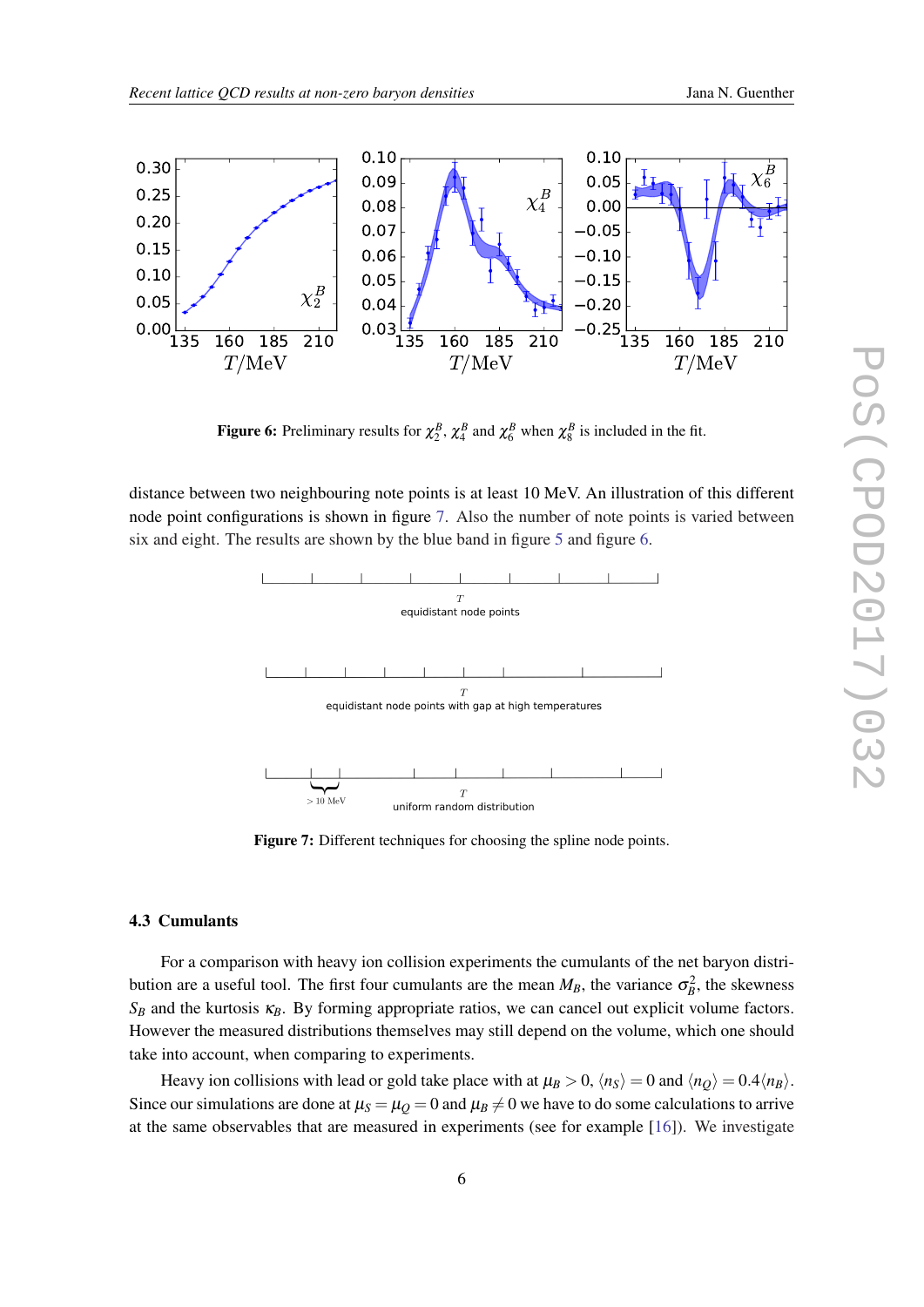three different rations of cumulants and write each as a Taylor expansion:

$$
\frac{M_B}{\sigma_B^2} = \frac{\chi_1^B(T, \hat{\mu}_B)}{\chi_2^B(T, \hat{\mu}_B)} = \hat{\mu}_B r_{12}^{B,1} + \hat{\mu}_B^3 r_{12}^{B,3} + \dots
$$
\n(4.7)

$$
\frac{S_B \sigma_B^3}{M_B} = \frac{\chi_3^B(T, \hat{\mu}_B)}{\chi_1^B(T, \hat{\mu}_B)} = r_{31}^{B,0} + \hat{\mu}_B^2 r_{31}^{B,2} + \dots
$$
\n(4.8)

$$
\kappa_B \sigma_B^2 = \frac{\chi_4^B(T, \hat{\mu}_B)}{\chi_2^B(T, \hat{\mu}_B)} = r_{42}^{B,0} + \hat{\mu}_B^2 r_{42}^{B,2} + \dots
$$
\n(4.9)

The  $\mu_B$  dependence of the  $\chi_i^B(T, \hat{\mu}_B)$  can be again written in terms of the Taylor expansion:

$$
\chi_{i,j,k}^{BQS}(\hat{\mu}_B) = \chi_{i,j,k}^{BQS}(0) + \hat{\mu}_B \left[ \chi_{i+1,j,k}^{BQS}(0) + q_1 \chi_{i,j+1,k}^{BQS}(0) + s_1 \chi_{i,j,k+1}^{BQS}(0) \right]
$$
(4.10)

$$
+\frac{1}{2}\hat{\mu}_{B}^{2}\left[\chi_{i+2,j,k}^{BQS}(0)+s_{1}^{2}\chi_{i,j+2,k}^{BQS}(0)+q_{1}^{2}\chi_{i,j,k+2}^{BQS}(0)\right]
$$
\n(4.11)

$$
+2q_1s_1\chi_{i,j+1,k+1}^{BQS}(0)+2s_1\chi_{i+1,j+1,k}^{BQS}(0)+2q_1\chi_{i+1,j,k+1}^{BQS}(0)\Big]+\dots
$$
 (4.12)

$$
(4.13)
$$

with

$$
q_j = \frac{1}{j!} \frac{d^j \hat{\mu}_Q}{(d \hat{\mu}_B)^j} (0)
$$
\n(4.14)

$$
s_j = \frac{1}{j!} \frac{d^j \hat{\mu}_S}{(d\hat{\mu}_B)^j} (0)
$$
\n(4.15)

We can now use the constrains  $\langle n_S \rangle = 0$  and  $\langle n_O \rangle = 0.4 \langle n_B \rangle$  which can be rewritten as

$$
\chi_1^Q = 0.4 \chi_1^B, \qquad \chi_1^S = 0 \tag{4.16}
$$

to determine  $r_{ij}^{B,k}$  coefficients form the equations (4.7), (4.8) and (4.9). However we now need to know not only the behaviour of the  $\chi_i^B$  but also of derivatives with respect to  $\mu_S$  and  $\mu_Q$ . For now our simulations are restricted to ensembles with finite  $\mu_B$ . Therefore the  $\mu_S$  and  $\mu_O$  derivatives have to be calculated directly and without the support from the fit that we used in the  $\mu_B$  direction. We calculate various  $\chi_{i,j,k}^{B,Q,S}$  with the appropriate values of *j* and *k* and all possible values for *i* so that

$$
i + j + k \le 4. \tag{4.17}
$$

For each group of fluctuations with the same *j* and *k* we perform a fit analogous to the procedure described in the sections [4.1](#page-4-0) and [4.2.](#page-5-0) This is sufficient to determine the first to  $r_{ij}^{B,k}$  coefficients for all three observables. The results are shown in figure [8](#page-8-0), [9](#page-8-0) and [10.](#page-8-0) For higher order coefficients, higher order derivatives in  $\mu_s$  and  $\mu_o$  are needed. The direct measurements have a rapidly increasing error with each derivative and very large statistics would be needed to improve our calculations in that manner. Another possibility would be add ensembles with finite  $\mu_s$  and  $\mu_o$  and do a similar fit as for the  $\mu_B$  direction. This approach has been used in [\[5](#page-9-0)].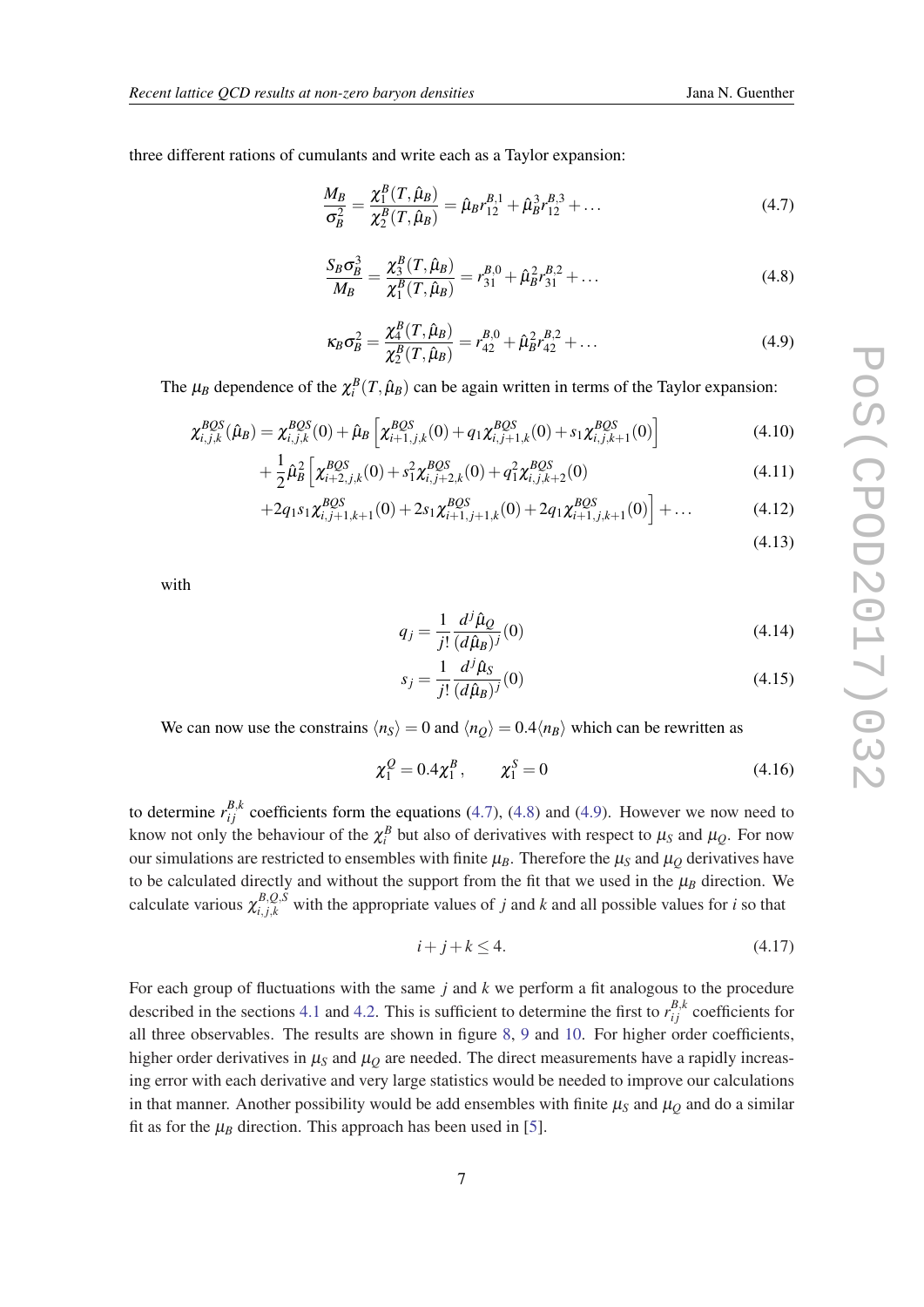<span id="page-8-0"></span>





**Figure 9:** 
$$
\frac{S_B \sigma_B^3}{M_B} = \frac{\chi_3^B(T, \hat{\mu}_B)}{\chi_1^B(T, \hat{\mu}_B)} = r_{31}^{B,0} + \hat{\mu}_B^2 r_{31}^{B,2} + \dots
$$



Figure 10:  $\kappa_B \sigma_B^2 = \frac{\chi_4^B(T,\hat{\mu}_B)}{\gamma_2^B(T,\hat{\mu}_B)}$  $\frac{\chi_4^B(T,\hat{\mu}_B)}{\chi_2^B(T,\hat{\mu}_B)} = r_{42}^{B,0} + \hat{\mu}_B^2 r_{42}^{B,2} + \ldots$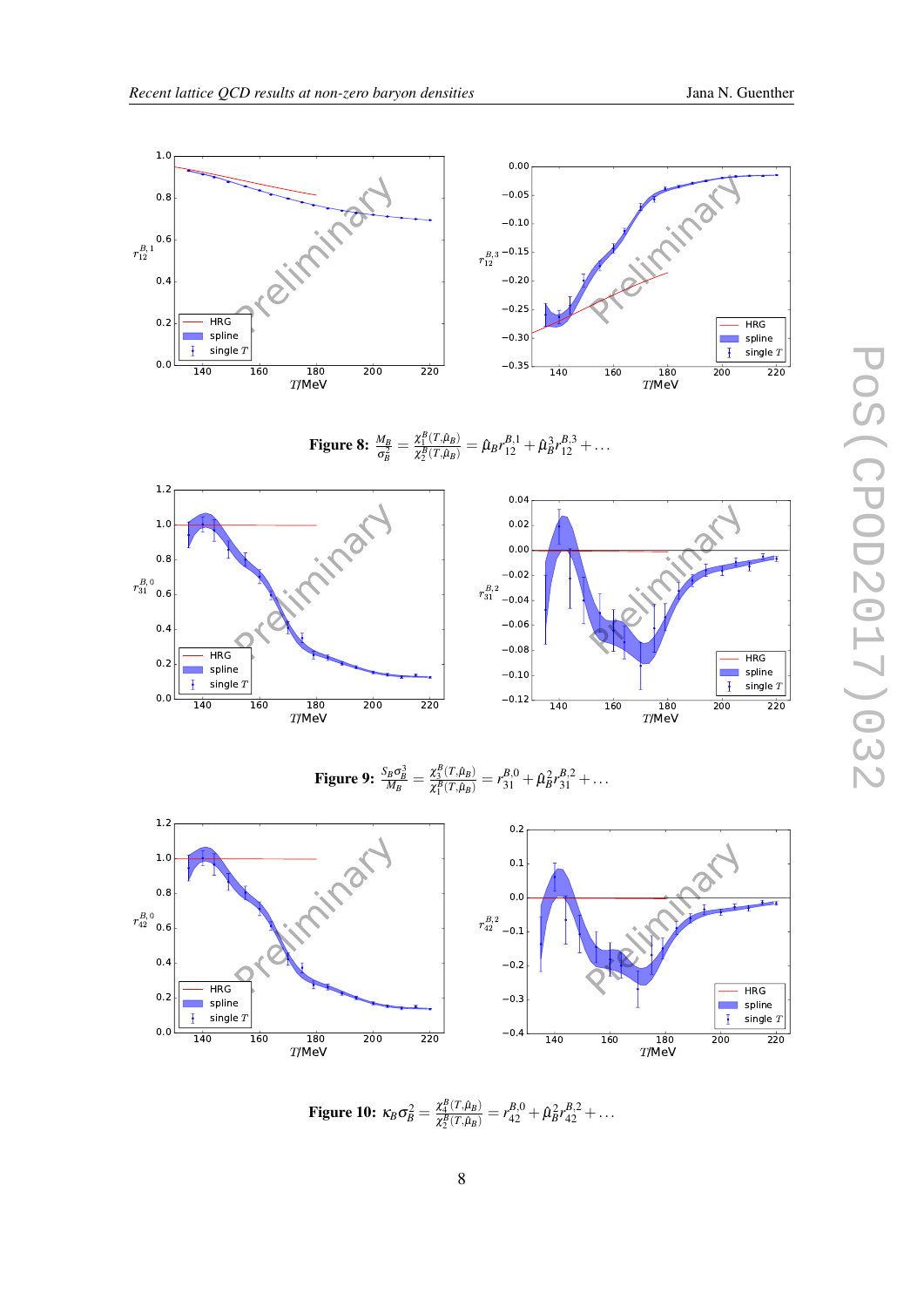#### <span id="page-9-0"></span>4.4 Error Analysis

For a reliable comparison between experimental measurements and theoretical calculations the error estimation is an important ingredient. As we present work in progress results the error estimation process is not yet finished. Our statistical error is estimated by the Jack-Knife-Method. For our systematic error there are several sources, which we have not yet completely covered. We determine our systematic error by the histogram method described in [\[17](#page-10-0)], where each analysis is weighted with the akaike information criteria. We include the influence of the number of points in the  $\mu_B$  direction, by either including or ignoring the data from our highest value for  $\mu_B$ . We also try to estimate the influence of the spline node points as described in section [4.2](#page-5-0). However a very important source for our systematic error is the influence of the higher order contributions in  $\mu_B$  that are not included in our fit ansatz. A rough idea of this influences can be gained from the comparison of the results shown in figure [5](#page-5-0) and figure [6,](#page-6-0) where one order more was included. However a more detailed analysis is necessary to obtain a reliable error on our result.

#### Acknowledgement

This project was funded by the DFG grant SFB/TR55. This material is based upon work supported by the National Science Foundation through grant number NSF PHY-1654219 and by the U.S. Department of Energy, Office of Science, Office of Nuclear Physics, within the framework of the Beam Energy Scan Theory (BEST) Topical Collaboration. An award of computer time was provided by the INCITE program. This research used resources of the Argonne Leadership Computing Facility, which is a DOE Office of Science User Facility supported under Contract DE-AC02-06CH11357. The authors gratefully acknowledge the Gauss Centre for Supercomputing (GCS) for providing computing time for a GCS Large-Scale Project on the GCS share of the supercomputer JUQUEEN [\[18\]](#page-10-0) at Jülich Supercomputing Centre (JSC). The authors gratefully acknowledge the use of the Maxwell Cluster and the advanced support from the Center of Advanced Computing and Data Systems at the University of Houston.

#### References

- [1] G. Odyniec, *Future of the beam energy scan program at RHIC*, *[EPJ Web Conf.](http://dx.doi.org/10.1051/epjconf/20149503027, 10.1051/epjconf/20159503027)* 95 (2015) 03027.
- [2] P. de Forcrand and O. Philipsen, *The QCD phase diagram for small densities from imaginary chemical potential*, *Nucl. Phys.* B642 [\(2002\) 290–306](http://dx.doi.org/10.1016/S0550-3213(02)00626-0), [[hep-lat/0205016](http://arxiv.org/abs/hep-lat/0205016)].
- [3] C. Bonati, M. D'Elia, M. Mariti, M. Mesiti, F. Negro and F. Sanfilippo, *Curvature of the chiral pseudocritical line in QCD: Continuum extrapolated results*, *Phys. Rev.* D92 [\(2015\) 054503,](http://dx.doi.org/10.1103/PhysRevD.92.054503) [[1507.03571](http://arxiv.org/abs/1507.03571)].
- [4] P. Cea, L. Cosmai and A. Papa, *Critical line of 2+1 flavor QCD: Toward the continuum limit*, *[Phys.](http://dx.doi.org/10.1103/PhysRevD.93.014507) Rev.* D93 [\(2016\) 014507,](http://dx.doi.org/10.1103/PhysRevD.93.014507) [[1508.07599](http://arxiv.org/abs/1508.07599)].
- [5] M. D'Elia, G. Gagliardi and F. Sanfilippo, *Higher order quark number fluctuations via imaginary chemical potentials in N<sub>f</sub>* = 2 + 1 *QCD*, *Phys. Rev.* **D95** [\(2017\) 094503,](http://dx.doi.org/10.1103/PhysRevD.95.094503) [[1611.08285](http://arxiv.org/abs/1611.08285)].
- [6] WUPPERTAL-BUDAPEST collaboration, S. Borsanyi, Z. Fodor, C. Hoelbling, S. D. Katz, S. Krieg, C. Ratti et al., *Is there still any T<sup>c</sup> mystery in lattice QCD? Results with physical masses in the continuum limit III*, *JHEP* 09 [\(2010\) 073](http://dx.doi.org/10.1007/JHEP09(2010)073), [[1005.3508](http://arxiv.org/abs/1005.3508)].